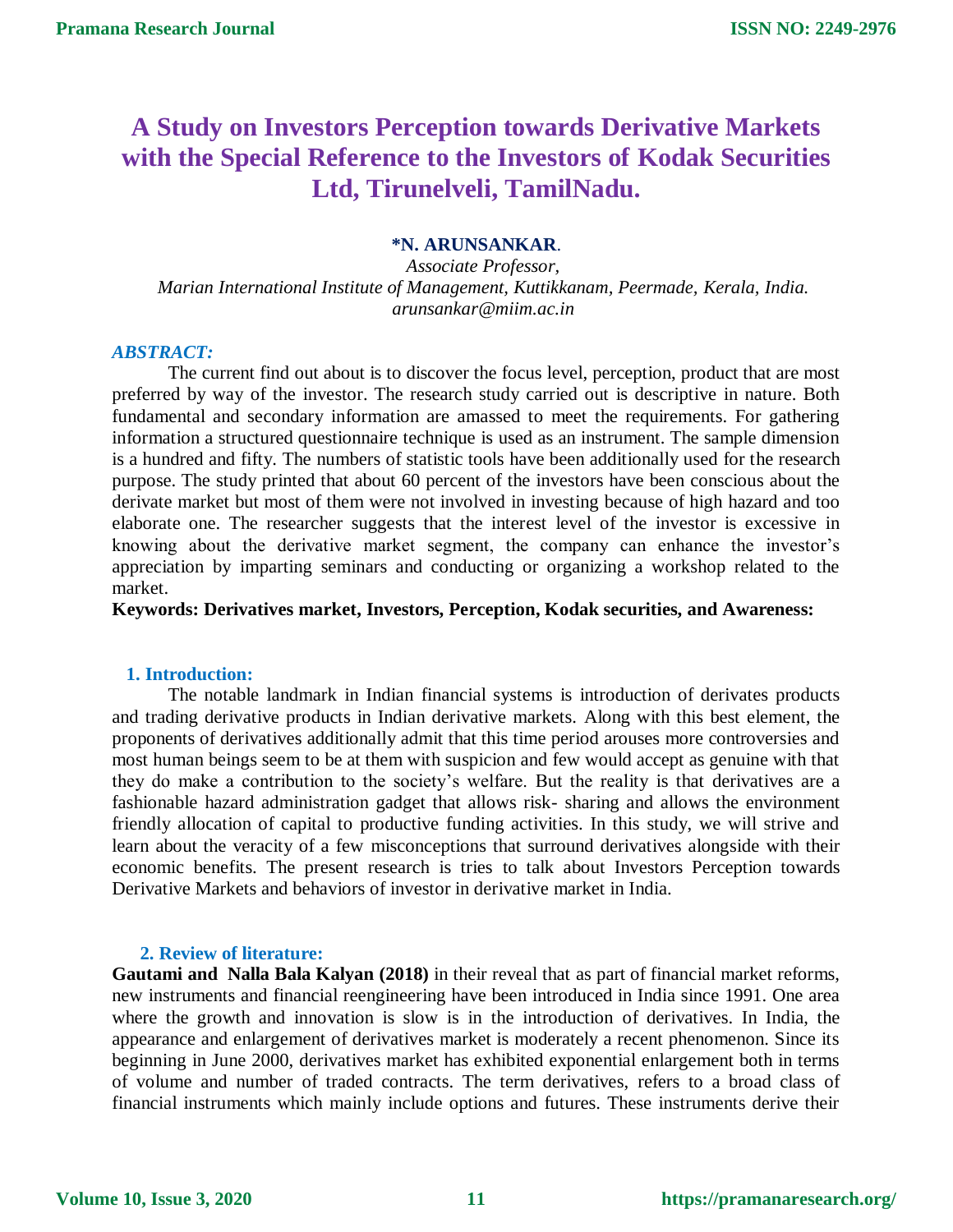value from the price and other related variables of the underlying asset. They do not have worth of their own and derive their value from the claim they give to their owners to own some other financial assets or security.

**Meenakshi Bindal (2018)** in her research reveals that the derivative market has an important role to play in economic development of a country. Change in exchange rates, interest rates and stock prices of different financial markets have increased the financial risk to the corporate world. Adverse changes in the macroeconomic factors have even threatened the very survival of business world. It is therefore necessary to develop a set of new financial instruments known as derivatives in the Indian financial markets, to manage such risk. The objectives of these instruments is to provide commitments to prices for future dates for giving protection against adverse movements in future prices, in order to reduce the extent of financial risks.

**Disha (2018)** in her study shows that India's most of the investment avenues are termed to be risky by the investors. The major feature of investment as perceived by the investors is income stability, principal amount, liquidity, easy transferability and approval. there are a number of investment avenues available in India such as share, silver, real estate, gold, Life Insurance, Bank, postal savings, etc. The desired level of Return and the tolerance for risk help in deciding the choice of the investor. The investment may differ from provident fund, national saving certificate, chit funds, insurance schemes, company fixed deposits, government securities, bonds, equity, mutual fund schemes and derivatives. It can be concluded that every investor want to save extra, be added risk directs to more profit. This is the major reason why the perception of the investor changes when it comes to the investment in equity and derivatives. There is lot confusion in the investment patterns and the investment avenues to be decided between equity and derivatives.

## **3. Research Methodology:**

The study is containing both primary and secondary data. The sampling size of this study is 120. The data collected from Investors of Kodak Securities Ltd, Tirunelveli, and TamilNadu. Descriptive research has been used for the study to describe the causal relationship between the derivatives market, macroeconomic variables, finally, based on our results, we provide policy implications for the promotion derivatives market and its products to the market participant.

## **4. Objectives:**

- To study the investors perception level and attitude towards derivative segment
- To understand the profile of the investors
- To analyze the investing habits of the investor towards derivative market.
- To analyze the factors influencing the investor in choosing the types of derivative Segment
- To analyze investors risk preferences towards derivative market.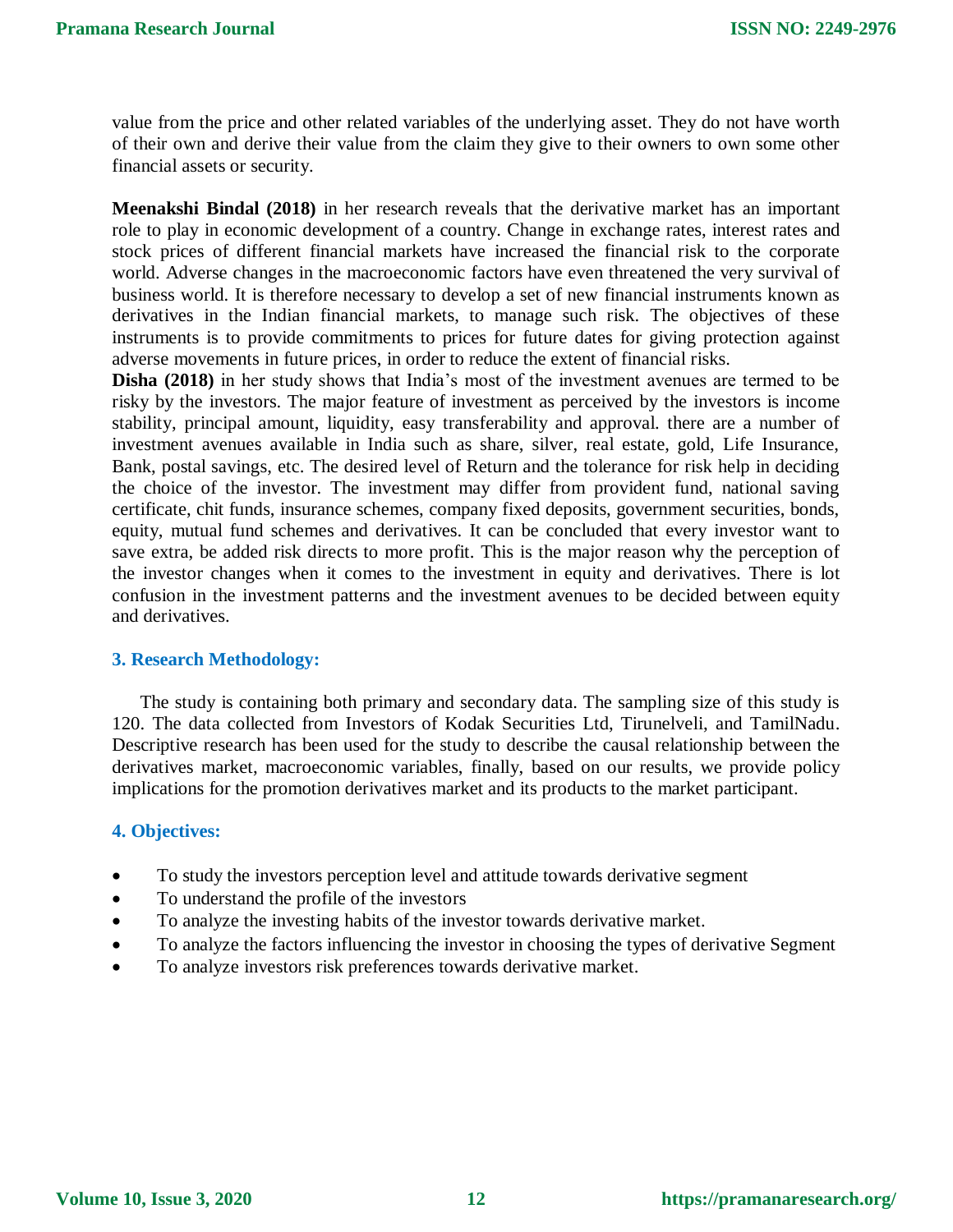## **5. Results and Discussion:**

## **5.1.1 Hypothesis Testing**

- 5.1.1. Ho1: There is no significant relationship between the users and gender
- 5.1.2.HO2: There is no significant relationship between Awareness and interest towards derivative market
- $5.1.3H<sub>0.3</sub>$ : There is no significant relationship between gender and age level of the investors
- 5.1.4.HO4: There is no significant relationship between gender and awareness towards derivative market
- $5.1.5.H<sub>05</sub>$ : There is no significant relationship between Income level and users towards derivative market
- $5.1.6 \text{H}_{\text{O6}}$ : There is no significant relationship between age level and percentage of investment
- 5.1.7. $H<sub>07</sub>$ : The investors have no preference among the major risk factors
- 5.1.8.HO8 :The investors have no preference among various Sectors
- 5.1.9. Ho9: The investors have particular no reasons for not investing in derivative market.

| 5.1.1 Gender and users towards derivative market |  |  |  |  |  |  |  |
|--------------------------------------------------|--|--|--|--|--|--|--|
|--------------------------------------------------|--|--|--|--|--|--|--|

| S.no | <b>Gender</b> | Derivative user | Non derivative user | <b>Total</b> |
|------|---------------|-----------------|---------------------|--------------|
|      | Male          |                 |                     |              |
|      | Female        |                 | 24                  |              |
|      | Total         |                 | 108                 |              |

**Sources: Primary data**

#### **Inference:**

It is found from the above analysis that, there is no significant relationship between the users and gender.

**5.1 2. Awareness and interest towards investing in derivative market**

| S.no | <b>Awareness</b> | <b>Interested</b> | <b>Not interested</b> | <b>Total</b> |
|------|------------------|-------------------|-----------------------|--------------|
| . .  | Aware            |                   | 48                    | 90           |
| ـ.   | Unaware          | 40                |                       | 60           |
|      | Total            |                   | .08                   | .50          |

## **Sources: Primary data**

#### **Inference:**

It is located from the above evaluation that there is a close significant relationship between awareness and interest towards derivative market. **5.1.3. Age level and gender of the investors**

| 3.1.3. Age level and genuel of the investors |              |             |               |              |
|----------------------------------------------|--------------|-------------|---------------|--------------|
| S.no                                         | Age level    | <b>Male</b> | <b>Female</b> | <b>Total</b> |
|                                              | Below 35 Yrs | າຂ          |               |              |
|                                              | $35-45$ Yrs  |             |               |              |
|                                              | Above 45 yrs | nu          |               | nn           |
|                                              | Total        | ാറ          |               | 150          |

**Sources: Primary data**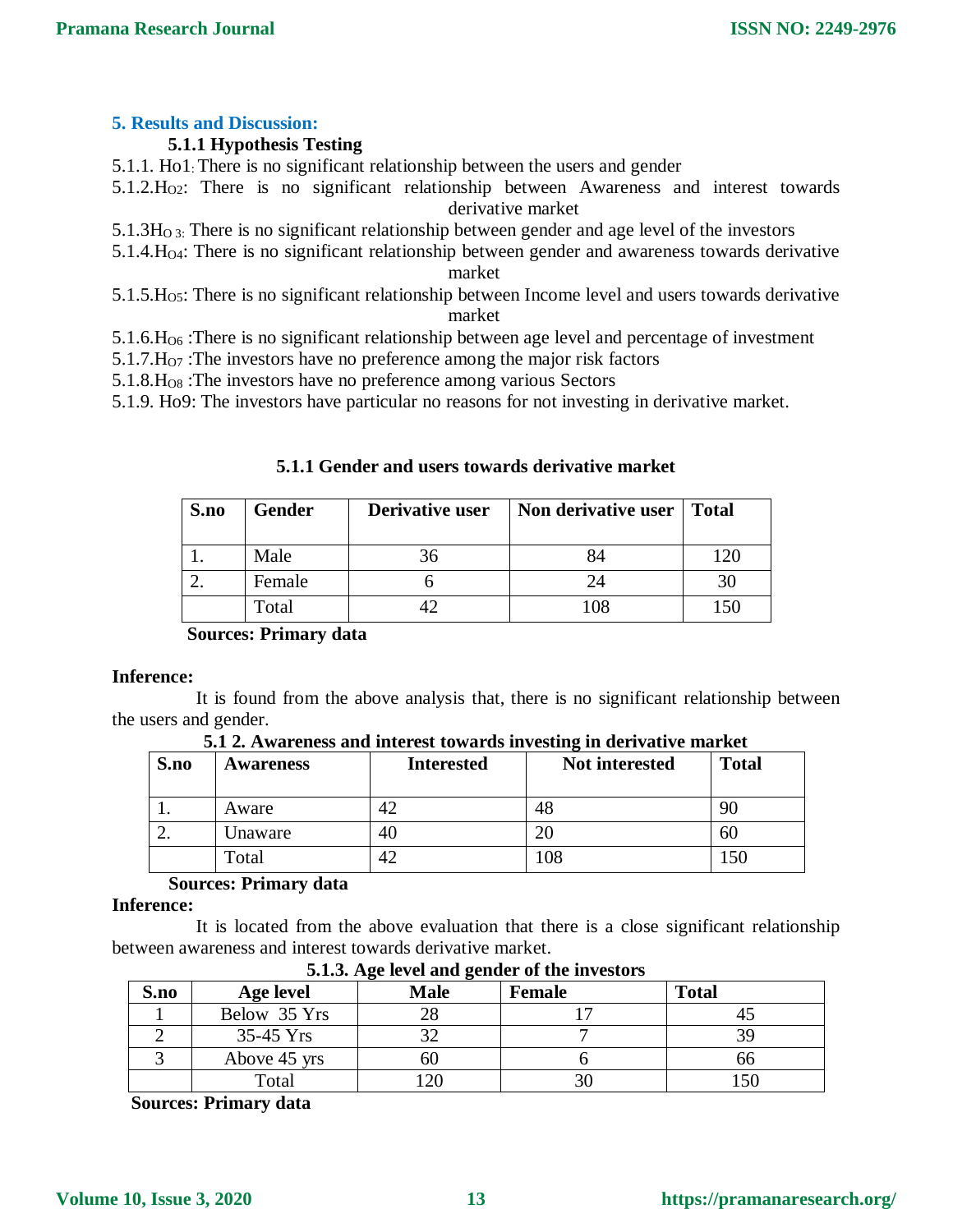## **Inference:**

It is inferred from the above analysis that, there is close significant relationship between gender and age level of the investors.

| S.no | Gender | Aware     | <b>Unaware</b> | <b>Total</b> |
|------|--------|-----------|----------------|--------------|
|      | Male   | <b>——</b> |                | ററ           |
|      | female |           |                | υc           |
|      | Total  |           | OU             | 150          |

**5.1.4. Gender and awareness towards derivative market**

 **Sources: Primary data**

#### **Inference:**

It is derived from the above analysis, that there is a close significant relationship between gender and awareness towards derivative market.

|      | vilivi medine level anu usels towarus uchvative market |    |                                         |              |  |  |
|------|--------------------------------------------------------|----|-----------------------------------------|--------------|--|--|
| S.no | <b>Annual income</b>                                   |    | Derivative users   Non derivative users | <b>Total</b> |  |  |
|      | Less than 1 lakhs                                      |    |                                         | 33           |  |  |
|      | $1 - 3$ lakhs                                          |    |                                         | 36           |  |  |
|      | $3 - 5$ lakhs                                          | 14 |                                         |              |  |  |
|      | Above 5 lakhs                                          | 12 |                                         | 34           |  |  |
|      | Total                                                  |    | 108                                     |              |  |  |

**5.1.5. Income level and users towards derivative market**

**Sources: Primary data**

#### **Inference:**

It is found from the above analysis that there is close significant relationship between income level and users towards derivative market.

|      |       | Age level of the investors  |                        |                         |                        |              |
|------|-------|-----------------------------|------------------------|-------------------------|------------------------|--------------|
| S.no |       | Percentage of<br>investment | Below 35<br><b>Yrs</b> | $35 - 45$<br><b>Yrs</b> | <b>Above 45</b><br>yrs | <b>Total</b> |
|      |       | Below 10%                   | 20                     |                         | 20                     | 49           |
| 2.   |       | 10% -20%                    |                        | 21                      | 22                     | 51           |
| 3.   |       | $20\% - 30\%$               |                        |                         | 15                     | 29           |
| 4.   |       | Above 30%                   |                        | 3                       |                        | 21           |
|      | Total |                             |                        | 39                      | 66                     | 150          |

## **5.1.6. Age level and percentage of investment**

## **Sources: Primary data**

#### **Inference:**

It is said from the above analysis that there is close significant relationship between age level and percentage of investment.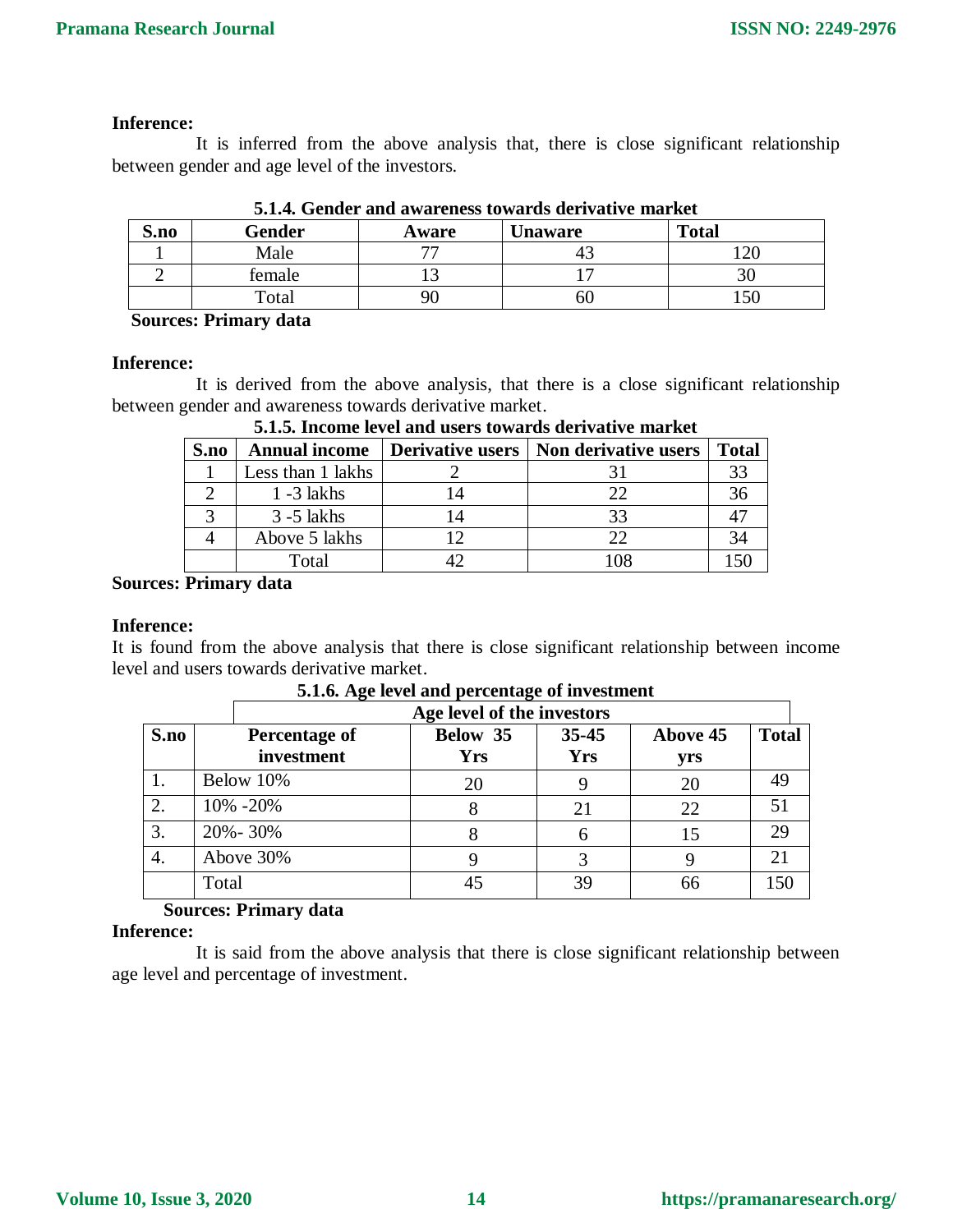| <b>Risk factors</b>                      | <b>Observed frequency</b> | <b>Expected frequency</b> |
|------------------------------------------|---------------------------|---------------------------|
| Liquidity risk                           | 136                       | 125.8                     |
| Asset volatility                         | 152                       | 125.8                     |
| Hard to determine the best opportunities | 76                        | 125.8                     |
| Risk of making poor investment           | 141                       | 125.8                     |
| Risk of poor professional advice         | 124                       | 125.8                     |

**5.1.7. Risk factors for investing in derivative market Sources: Primary data**

## **Inference:**

It is also found from the above analysis that, the investors have particular preference among the major risk factors.

| <b>Sectors</b>        | <b>Observed frequency</b> | <b>Expected frequency</b> |
|-----------------------|---------------------------|---------------------------|
| IT sector             | 627                       | 379.5                     |
| Banking sector        | 677                       | 379.5                     |
| Pharmaceutical sector | 293                       | 379.5                     |
| Auto sector           | 205                       | 379.5                     |
| Cement sector         | 326                       | 379.5                     |
| Others                | 149                       | 379.5                     |

**5.1.8. Investors preference towards different sectors for investing**

# **Sources: Primary data**

Inference: It is found from the above analysis that, the investors have precise preference among various sectors.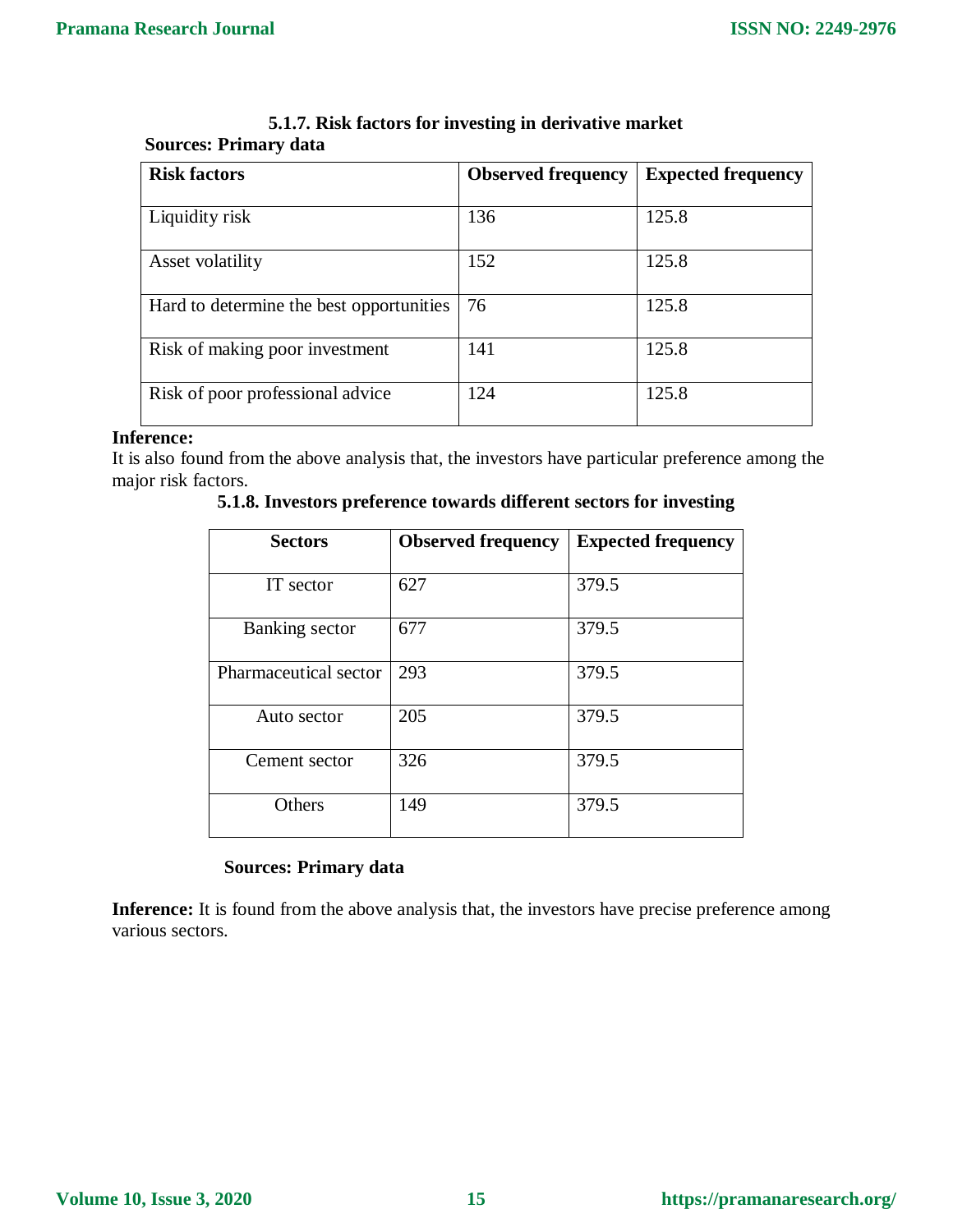| <b>Risk factors</b>       | <b>Observed frequency</b> | <b>Expected frequency</b> |
|---------------------------|---------------------------|---------------------------|
| High level of risk        | 493                       | 321.4                     |
| Lot size                  | 209                       | 321.4                     |
| Contract specifications   | 228                       | 321.4                     |
| uncertainty               | 356                       | 321.4                     |
| Huge amount of investment | 321                       | 321.4                     |

**5.1.9. Reasons for not investing in derivative market**

# **Sources: Primary data**

#### **Inference:**

It is found from the above analysis that the investors have particular preference among the factors for not investing in derivative Market.

#### **6. Suggestions:**

The attention of the derivative market segment is high but they have been not involved in investing in this segment. Reasons for not investing are that they experience it is too riskier, so the corporation can furnish shielding measures for safeguarding them and they can give guidance and higher support. Most of the respondents agreed that if they are provided with practice and guide they would make investments in this market. Companies can make use of this and make many seminars to wide awake the people regarding their investment.

There are some relationships recognized in this study. They ought to use this statistics for their in addition research to perceive the goal market. Many of them sense that the derivative market is appropriate for FII, mutual fund and corporate, the company should make the retail investors clear that investing in the derivative market is very easy. Though the majority of the investors have been male the company can go for canvassing the women in particular housewives for investing in this market which would be an appropriate one for them.

#### **7. Conclusion:**

The research was once carried out in the Tirunelveli district for Kodak securities, the find out about printed that investors have the biggest preference for safety. Most of the respondents have invested in the cash segment than in the derivative segment. The level of attention of the spinoff market related to the traders is high, but no longer fascinated in investing due to the fact of the excessive stage of risk. Since many buyers expressed their hobby in studying more about the derivative market segment. The statistical analysis of statistics has given insight into investor demographics and investment preferences. Based on the investor profile and investor preferences, guidelines have been made for the organization to increase its market penetration